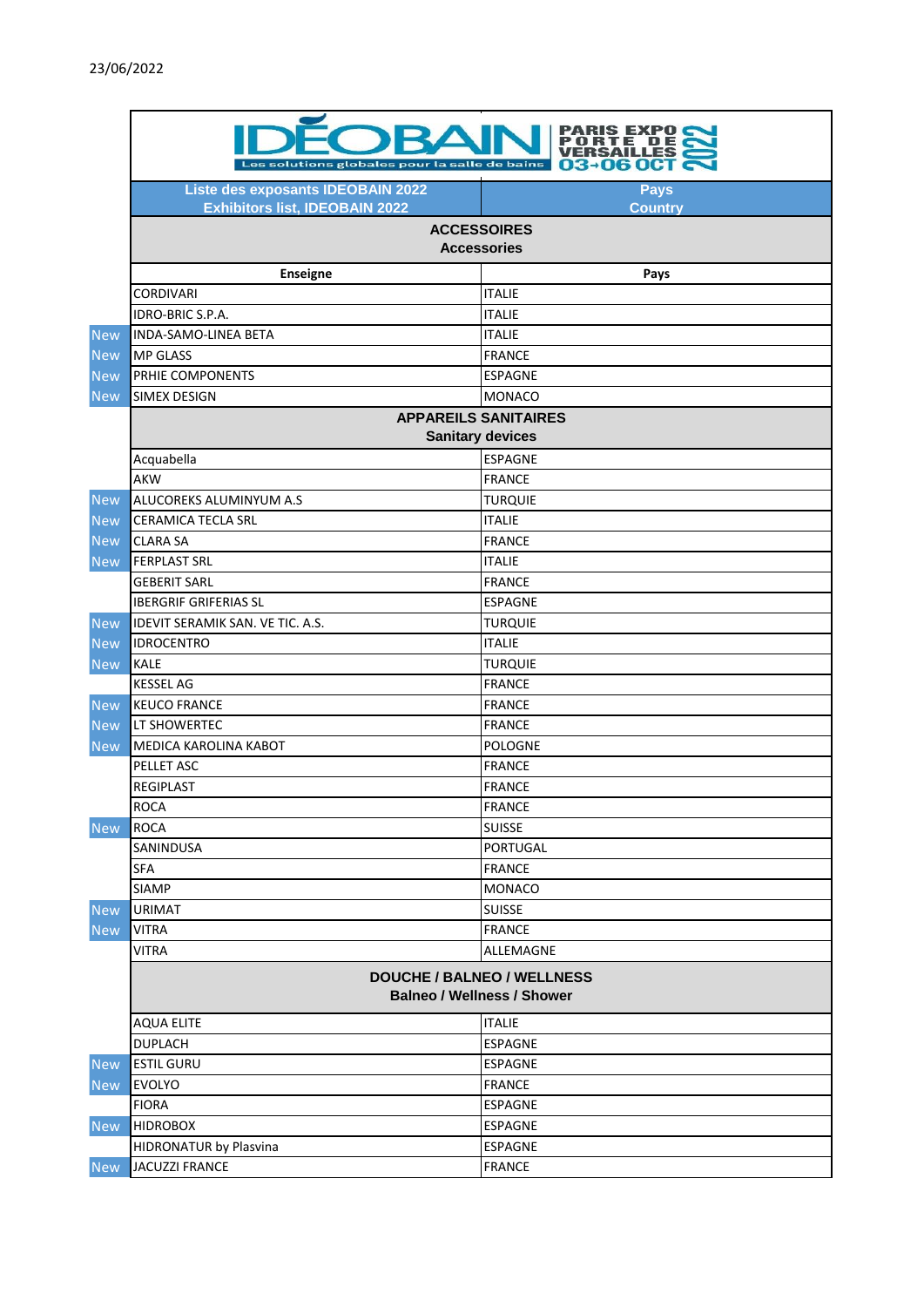|            | Les solutions globales pour la salle de bains                              | S EXPO<br>03-06 OCT C                                                   |  |
|------------|----------------------------------------------------------------------------|-------------------------------------------------------------------------|--|
|            | Liste des exposants IDEOBAIN 2022<br><b>Exhibitors list, IDEOBAIN 2022</b> | <b>Pays</b><br><b>Country</b>                                           |  |
|            | <b>MAMPARAS DOCCIA</b>                                                     | <b>ESPAGNE</b>                                                          |  |
|            | mcbath                                                                     | <b>ESPAGNE</b>                                                          |  |
|            | <b>PROFILTEK</b>                                                           | <b>ESPAGNE</b>                                                          |  |
| <b>New</b> | <b>SAMO SPA</b>                                                            | <b>ITALIE</b>                                                           |  |
|            | <b>SOLID SOFT TRAY SL</b>                                                  | <b>ESPAGNE</b>                                                          |  |
|            |                                                                            | <b>INSTITUTIONNELS ET SERVICES</b><br><b>Institutional and services</b> |  |
|            | AFISB                                                                      | <b>FRANCE</b>                                                           |  |
|            | <b>CIEC</b>                                                                | <b>CHINE</b>                                                            |  |
|            | <b>CIEC</b>                                                                | <b>CHINE</b>                                                            |  |
|            | Compusoft Innobain                                                         | <b>FRANCE</b>                                                           |  |
|            | CSTB - CENTRE SCIENTIFIQUE ET TECHNIQUE DU BATIMENT                        | <b>FRANCE</b>                                                           |  |
|            | <b>EASTYIDA</b>                                                            | <b>CHINE</b>                                                            |  |
|            | <b>MATERIAUX</b><br><b>Materials</b>                                       |                                                                         |  |
| <b>New</b> | <b>BARIPERFIL</b>                                                          | <b>ESPAGNE</b>                                                          |  |
|            | <b>GRANITIFIANDRE SPA</b>                                                  | <b>ITALIE</b>                                                           |  |
|            | <b>HERBEAU &amp; WINCKELMANS</b>                                           | <b>FRANCE</b>                                                           |  |
| <b>New</b> | <b>MAT INTER</b>                                                           | <b>FRANCE</b>                                                           |  |
|            | wedi                                                                       | ALLEMAGNE                                                               |  |
|            |                                                                            | <b>MEUBLES</b>                                                          |  |
|            |                                                                            | <b>Furnitures</b>                                                       |  |
|            | ARBI ARREDO BAGNO                                                          | <b>ITALIE</b>                                                           |  |
|            | ARBLU SRL                                                                  | <b>ITALIE</b>                                                           |  |
|            | Azurlign                                                                   | <b>FRANCE</b>                                                           |  |
|            | <b>BANHOAZIS</b>                                                           | <b>PORTUGAL</b>                                                         |  |
| <b>New</b> | <b>BURGBAD</b>                                                             | <b>FRANCE</b>                                                           |  |
| <b>New</b> | <b>BURLINGTON</b>                                                          | ROYAUME-UNI                                                             |  |
| <b>New</b> | <b>CERASA SPA</b>                                                          | <b>ITALIE</b>                                                           |  |
|            | <b>COMERCIAL SALGAR</b>                                                    | ESPAGNE                                                                 |  |
|            | EBIR ILUMINACIÓN, S.L.                                                     | <b>ESPAGNE</b>                                                          |  |
|            | <b>GB GROUP</b>                                                            | <b>ITALIE</b>                                                           |  |
|            | <b>IDEA GROUP</b>                                                          | <b>ITALIE</b>                                                           |  |
| <b>New</b> | MG VALENCIA                                                                | <b>ESPAGNE</b>                                                          |  |
| <b>New</b> | MOBILDUENNE SRL                                                            | <b>ITALIE</b>                                                           |  |
| <b>New</b> | <b>NOBILIA</b>                                                             | ALLEMAGNE                                                               |  |
|            | NUOVVO                                                                     | <b>ESPAGNE</b>                                                          |  |
|            | ODF                                                                        | <b>FRANCE</b>                                                           |  |
| <b>New</b> | RODRIGUEZ CALDERON, R Y E. S.A.U                                           | <b>ESPAGNE</b>                                                          |  |
|            | <b>VISOBATH SL</b>                                                         | <b>ESPAGNE</b>                                                          |  |
|            | <b>ROBINNETERIE</b><br><b>Taps</b>                                         |                                                                         |  |
| <b>New</b> | ALPI ROBINETTERIE                                                          | <b>ITALIE</b>                                                           |  |
| <b>New</b> | AQUAGRIF S.L.                                                              | <b>ESPAGNE</b>                                                          |  |
| <b>New</b> | AXOR                                                                       | <b>FRANCE</b>                                                           |  |
|            | <b>BONGIO MARIO</b>                                                        | <b>ITALIE</b>                                                           |  |
|            | DELABIE                                                                    | <b>FRANCE</b>                                                           |  |